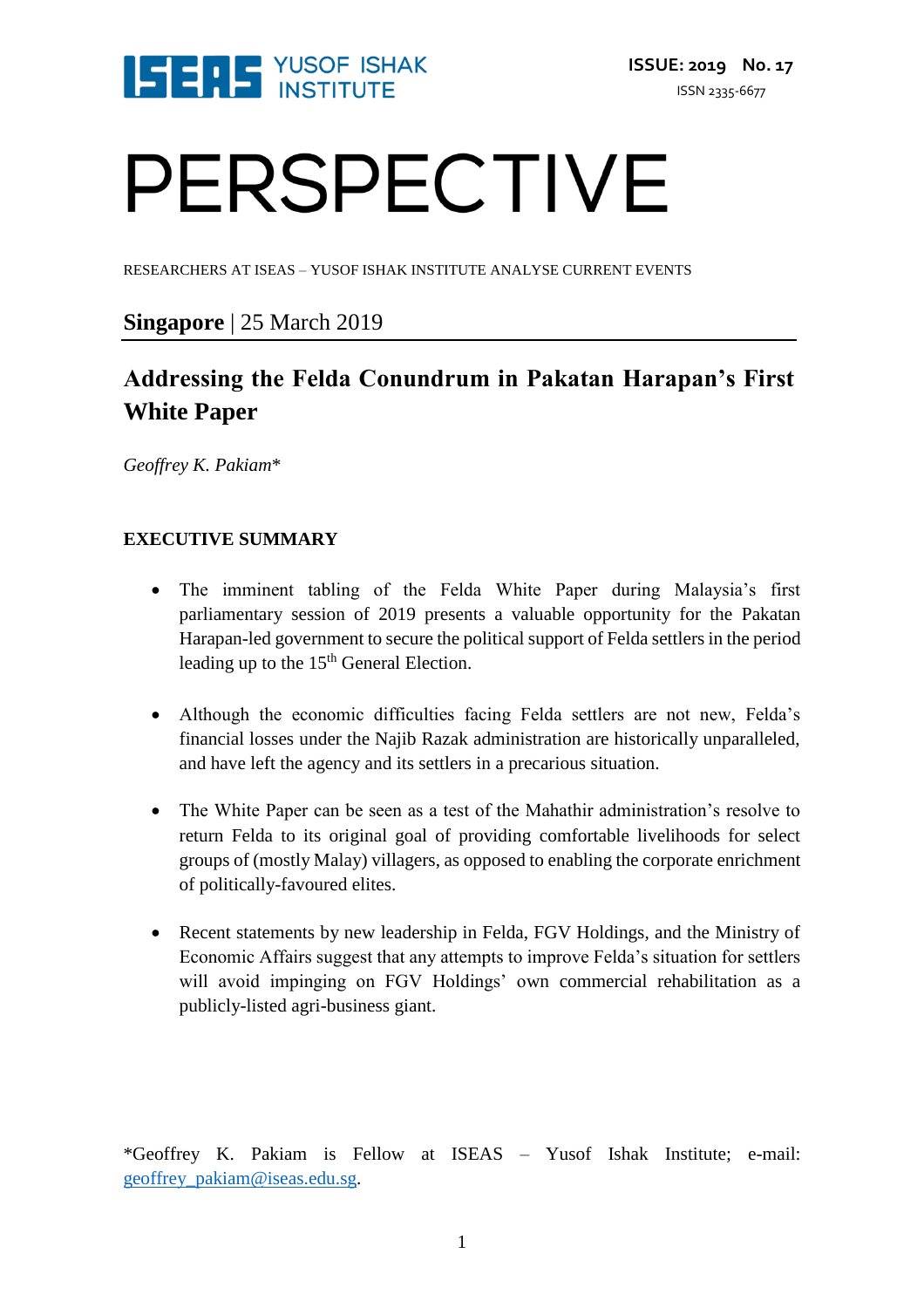

#### **INTRODUCTION<sup>1</sup>**

Once the crown jewel of Malaysia's rural development drive, the Federal Land Development Authority (Felda)'s settler schemes are now approaching an inflection point. Years of gross corporate mismanagement, depreciating farm assets, and indifferent commodity prices have strangled the organisation's cash flow to the point where it claims it can no longer afford to pay its settlers, staff and contractors on time. To help stave off Felda's apparent looming bankruptcy, Malaysia's new Pakatan Harapan-dominated parliament is due to table a much-anticipated White Paper before mid-April 2019, proposing strategic solutions to Felda's current malaise. Settler representatives hope that the federal authorities will generously favour Felda settlers, turn back the clock, write off a large amount of settler debt, and help the group reclaim key assets now under the purview of FGV Holdings Bhd (FGV).

Post-GE14, the Pakatan-led government, however, is saddled with broader responsibilities that complicate responses to Felda's current woes. These include obligations to FGV's new management and institutional shareholders, which besides Felda and related agencies (who together hold 38.8 per cent of FGV's shares), extend to statutory Islamic investment fund Lembaga Tabung Haji (7.78 per cent), public sector pension fund Kumpulan Wang Persaraaan (Diperbadankan) (7.83 per cent) and the state governments of Pahang (5 per cent) and Sabah (4.07 per cent).<sup>2</sup> Some form of compromise between different sectoral interests is virtually guaranteed, and will involve federal funding in one form or another. Paradoxically, this tricky situation comes just when Pakatan is facing an unprecedented opportunity to win the hearts and minds of rural Malay voters; an opportunity that may not be on offer again for some time.

#### **A CRUMBLING VOTE BANK**

Malaysia's 2018 general elections saw exceptional numbers of Felda-occupied parliamentary constituencies (wards with one or more Felda settlements) reject politicians from Barisan Nasional, including those from the United Malays National Organisation (UMNO). In doing so, they helped demolish long-standing presumptions that Peninsular rural voters – including those from agricultural areas established by Felda – would invariably vote in Barisan's favour. Of an estimated 53 Felda-occupied Peninsular wards that marched to 9 May's polls, twenty-seven seats rejected the ruling establishment. Of these 27 seats, 21 were secured by parties within the Pakatan alliance, many of them first-time victories. The remainder went to Parti Islam Se-Malaysia (PAS) (**Figure 1**)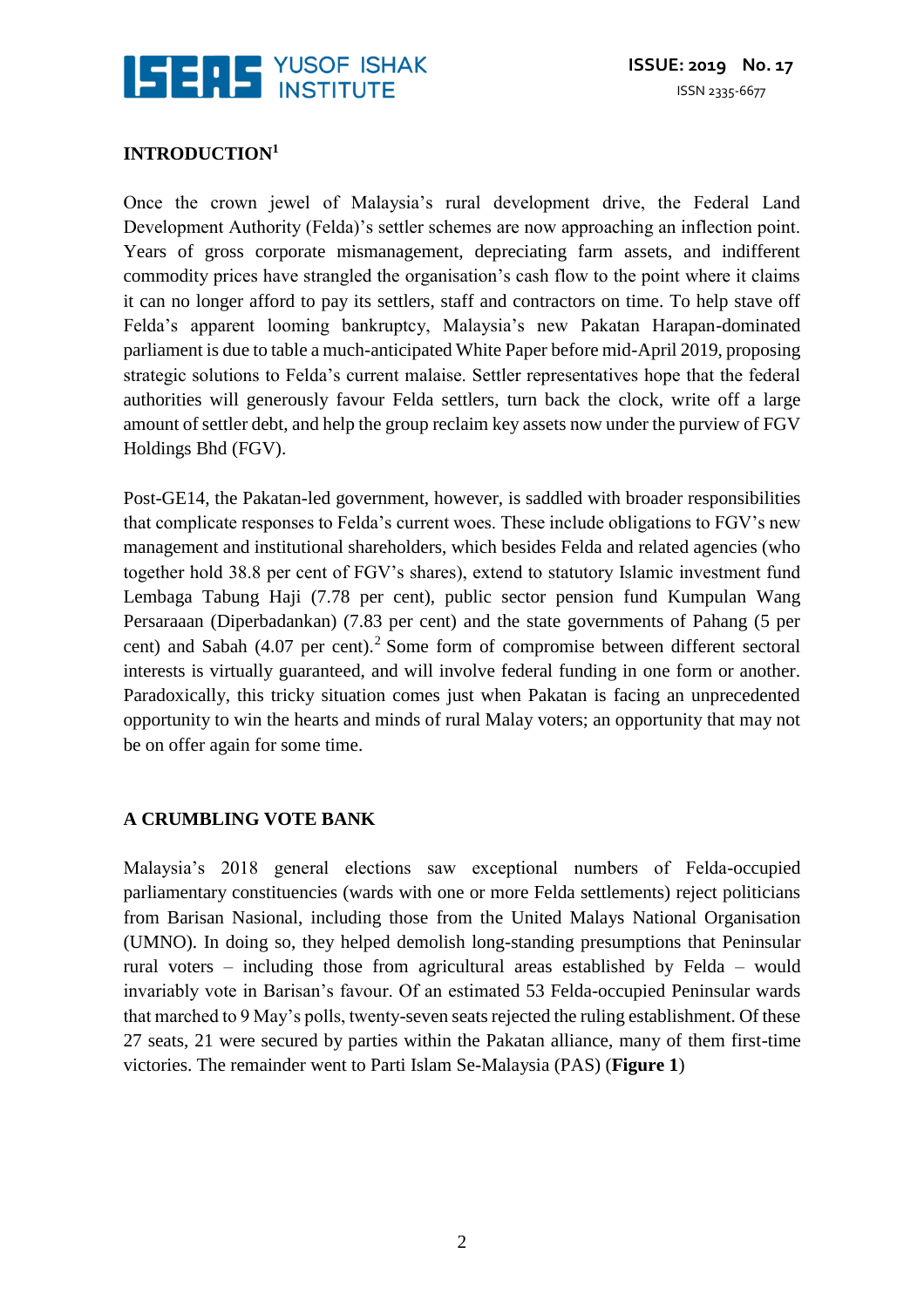



**Figure 1. Felda Parliamentary Constituency Results, 2004-2018**

Source: Geoffrey K. Pakiam, "FELDA Constituency Voting Patterns". Paper presented at Malaysia's GE-14 Elections: Missed Signs or Late Surge?, ISEAS – Yusof Ishak Institute, Singapore, 28 September 2018.

That being said, popular claims that Felda voters account for a quarter of Malaysia's parliamentary seats exaggerate Felda's political importance. They ignore the demographic complexity of these wards. Parliamentary constituencies vary tremendously by their overall ethnic composition and the number of Felda schemes hosted. Felda settlers voting in a seat like Tebrau in Johor, with its relatively high proportion of Chinese voters and only two Felda settler schemes, have had a much smaller influence on overall ward voting outcomes compared to a ward like Kuala Krau in Pahang, home to 15 settler schemes and nearly 90 per cent Malay voters.<sup>3</sup> Such disparities help partly explain why pro-Barisan votes in twothirds of Felda-occupied seats across the Peninsula had been withering away since  $2008<sup>4</sup>$ while wards in Malay-dominated eastern Pahang and Johor – bristling with large numbers of Felda schemes – continued supporting Barisan strongly during  $GE14<sup>5</sup>$ 

Yet, even within this diminished Barisan-friendly 'vote bank' in Peninsular Malaysia's southeastern region, support for Barisan fell. Many settlers had lost patience with the extravagance of Najib Razak, his wife, and his retinue while Najib was still prime minister, and wanted him out.<sup>6</sup> Underpinning widespread disillusionment with Najib was frustration rooted in ongoing economic woes: diminished livelihoods, stagnant incomes, mounting debt burdens, and rising living costs, the last seemingly exacerbated by Najib's 2016 goods and services tax. Younger-generation Felda settlers were especially bitter about their lot, having had to bear the brunt of responsibility for raising young families, amidst curtailed aspirations for better lives. "I think it's safe to say that people my age…want good governance", said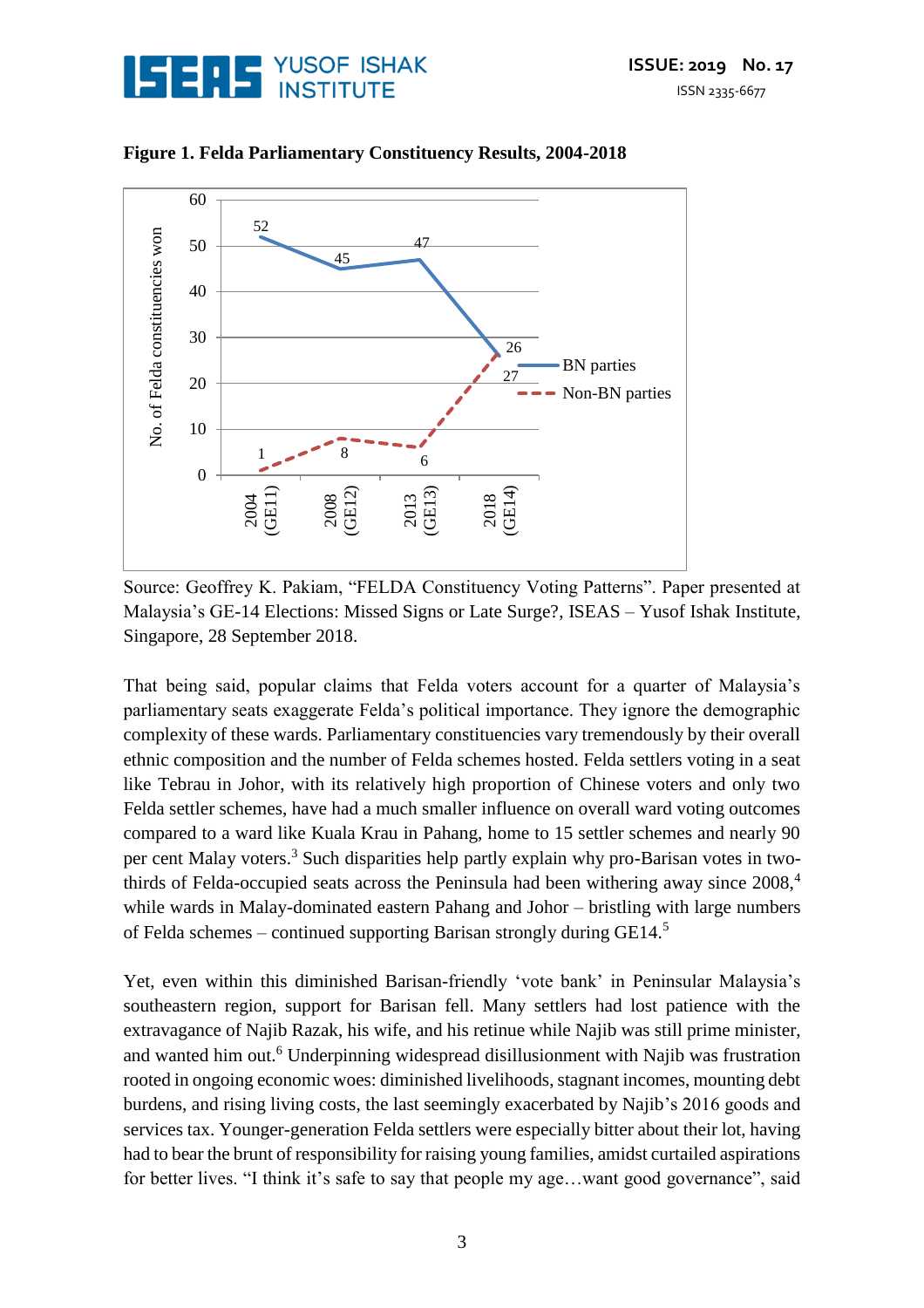

34-year-old Ahmad Ishak Naqib, a Felda settler from Najib Razak's very own Pekan constituency, in the tumult following  $GE14<sup>7</sup>$ 

#### **A CYCLICAL PROBLEM?**

Despite these harrowing realities on the ground, in some fundamental ways there is nothing novel about current day-to-day struggles for Felda settlers. Rural household incomes, including those of Felda communities, have long been heavily influenced by international commodity price cycles. By one estimate, three-fifths of net settler earnings come from tree crop sales (usually oil palm fruit), with the remainder derived from other farm work, small businesses, and cash transfers from Felda. With prices for crude palm oil having dropped by 60 per cent between 2011 and the end of 2018, the real surprise is the possibility that real settler incomes have actually managed to inch upwards in the years between GE13 and GE14, by less than two per cent per year.<sup>8</sup> There have been similar lean periods in the early-1980s, mid-1980s, early-1990s, and early-2000s, when palm oil prices dipped significantly before bouncing back.<sup>9</sup>

Similarly, the problem of settler indebtedness is hardly new. From its inception as a land development agency in the early 1960s, Felda as a statutory body was tasked with reconciling the heavy outlays incurred by land development with long-term cost recovery from settlers once tree crops came into production. Settlers were indebted to Felda as soon as they entered a scheme because of sunk costs associated with housing, infrastructure and field preparation. They were also credited monthly subsistence allowances while waiting several years for their crops to mature. But many of these loans were heavily subsidised by the federal authorities, who also revised repayment schedules when commodity prices were periodically low. Under pressure from settlers themselves, Felda even wrote off bad debts worth over RM311 million by the mid-1980s so that settlers could finally claim land titles from their respective states.<sup>10</sup>

Even as Felda shifted its strategic emphasis from land settlement to agribusiness expansion during the 1980s and 1990s, settlers continued to weather commodity busts and the lumpy costs of farm renewal by engaging in subsidiary work, and drawing upon a multi-layered pool of institutional resources. Federal government outlays for Felda averaged RM200 million per year between 1990 and 2004. The hefty expenses associated with replanting ageing oil palms were offset through a Felda-administered oil palm replanting fund. Each settler contributed RM40 per month per 10-acre lot to the fund. By 2006, the fund was worth RM759 million. Settlers were also guaranteed a generous share of profits from Felda's increasingly diverse and lucrative stable of commodity businesses through a controlling investment stake via co-operative holding Koperasi Permodalan Felda, whose membership was restricted to settlers and staff. For 30 consecutive years following KPF's inception in 1980, settlers, children and Felda Group employees were awarded an average of 14 per cent dividend yields per annum.<sup>11</sup>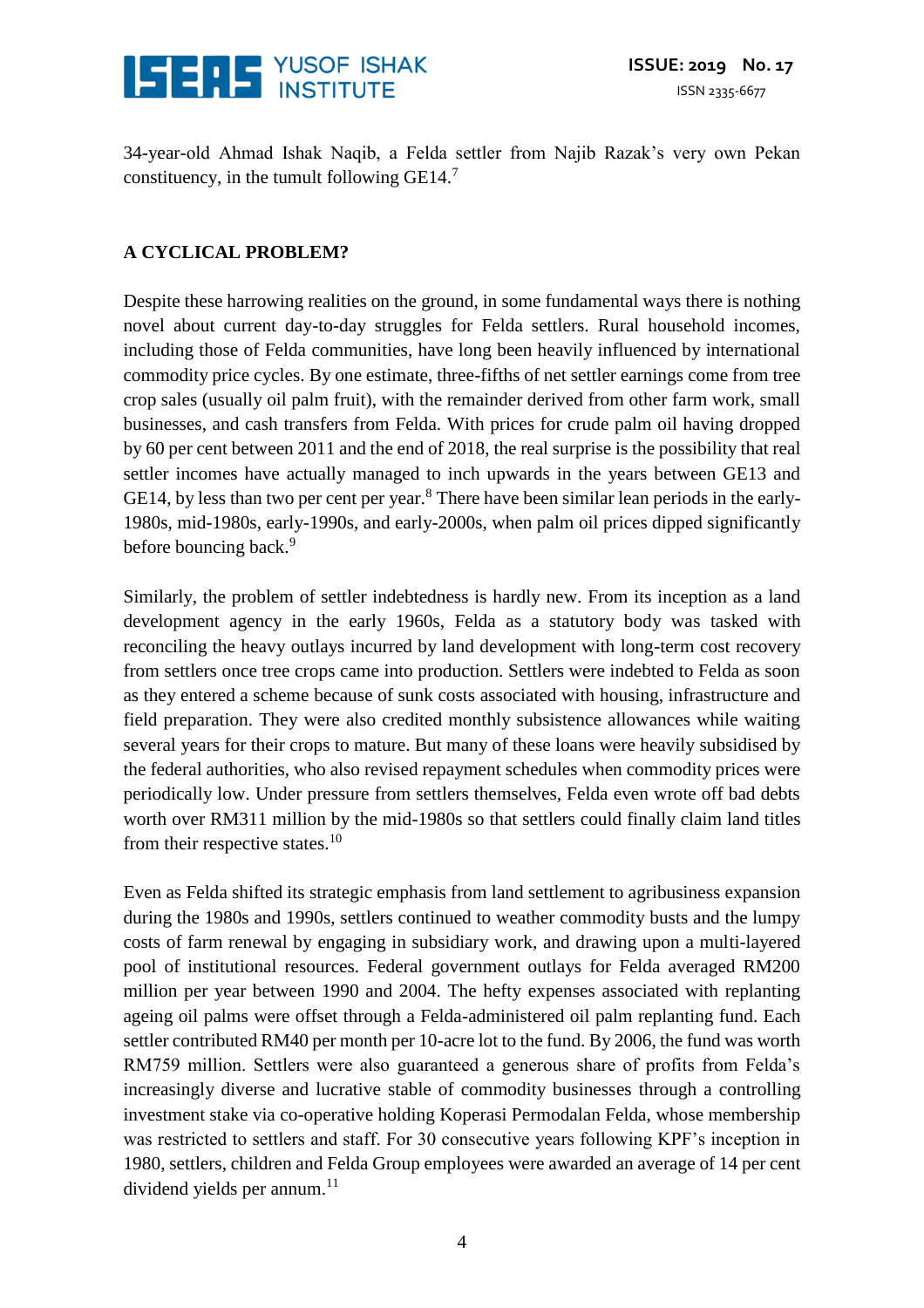## **ISERS** YUSOF ISHAK

This ultimately political strategy of keeping Felda profits within the Felda family, devised by former Felda Chairman Raja Muhammad Alias, has driven outsiders to label the settlers as 'golden children' (*anak emas*). Behind this backhanded compliment is the implication that settlers have been showered with so much institutional largesse that they are unable to look beyond Felda for alternative livelihoods. The characterisation, however, risks being overblown: a high proportion of children from first-generation settler households left their farmsteads between the 1970s and 2000s, most taking up work in the manufacturing and services industries, others becoming university-educated middle-class professionals. The second and third-generation descendants of original settlers (including those who have moved away from the farm) may still draw revenue from an inherited smallholding, now mostly worked by migrant labourers, and overseen on a daily basis by a Felda subsidiary, Felda Technoplant Sdn Bhd. The farm proceeds, however, are divided among remaining leading family members, making it increasingly difficult for each of them to depend on tree crop smallholdings for income.<sup>12</sup>

It is nevertheless clear that many settlers and their descendants have retained significant stakes in Felda and its perceived economic benefits. They are ready to challenge the authorities when they see that stake being eroded further. Following Pakatan's ascent in May 2018, the litany of settler complaints to Felda and the federal government has resumed. Concerns have been raised regarding lengthy delays to living allowance payments.<sup>13</sup> Settlers have also petitioned for the Felda's parent ministry, the Ministry of Economic Affairs, to introduce a floor price for palm oil, and for crop payments to be restored from a monthly to fortnightly basis.<sup>14</sup> Other settlers have called on Felda's top leadership to close down Felda Technoplant because of allegedly high operational costs and bloated management structures, claiming they were opposed to Technoplant's introduction from the beginning.<sup>15</sup> Settler indebtedness has also continued to be a heated issue, ranging from complaints that settlers lack information regarding their Felda-sponsored debts, to outright demands that their debts be written off.<sup>16</sup>

#### **BLAMING THE VICTIM**

What makes the situation in early 2019 particularly disturbing for settlers is that they now face the prospect of being saddled with additional debts that are not theirs, at a time when their capacity to repay existing arrears is already stretched by circumstances beyond their control. It is clear that Felda's finances and operational effectiveness are a shadow of its pre-2012 days, when Felda Global Ventures was its subsidiary rather than a publicly-listed enterprise. But Felda no longer publishes annual reports, and the lack of transparency surrounding the agency's financial situation hinders attempts to fact-check claims by senior management. To start with, Felda's debt load is an open question. Both Economic Affairs Minister Azmin Ali and Felda's Director-General Othman Omar have claimed that Felda's institutional debt was RM8 billion as of 30 June  $2018<sup>17</sup>$  But recent financial statements seen in private by *Straits Times* reporters suggest that Felda had already amassed RM12 billion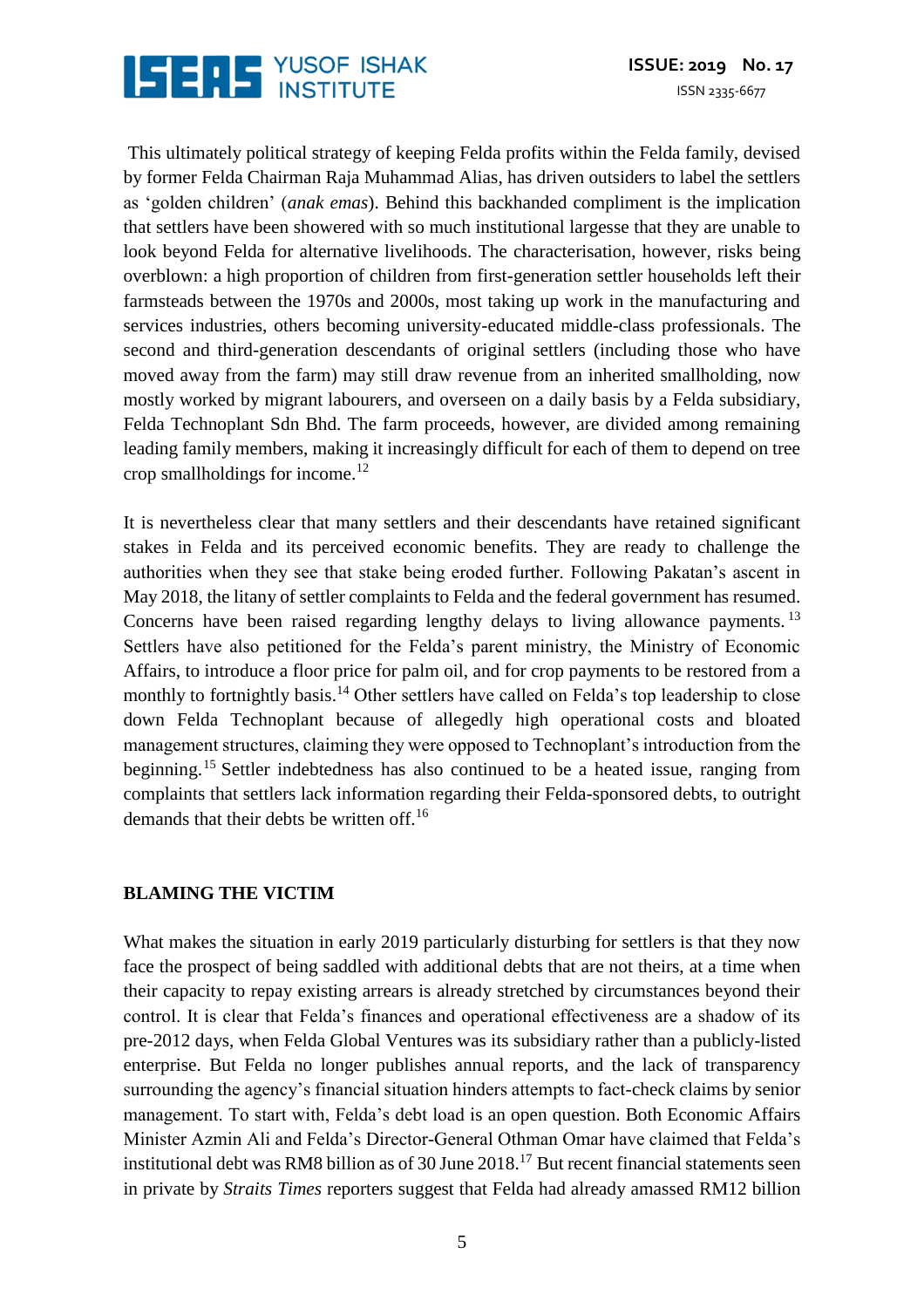

in debts at the end of 2017: a sum rivalling that lost in the infamous Port Klang Free Zone scandal a decade ago.<sup>18</sup> More worryingly, in late February 2019, Felda's new Director-General Othman Omar came out squarely blaming settlers themselves and an excessively generous loan system for the Felda's current debt woes. Contending that settlers owe Felda at least RM7.5 billion in arrears, Othman blamed these settler debts for constricting Felda's cash flow and the agency's ability to pay off its own loans to financial institutions.<sup>19</sup> There are still no publicly available accounts books to substantiate these controversial claims.

Within a week of Othman Omar's interview, Felda settler NGO Persatuan Anak Peneroka Felda Kebangsaan (Anak)'s Chief Secretary Rauzan Esa responded with a list of potent counterarguments. Besides noting the lack of transparency in how Othman derived his figures, Rauzan noted that settler debt was being aggravated by poor farm performance, contending that Felda's own managers needed to start re-prioritising field operational efficiency, not least by allowing more settlers to carry out subsidiary farming activities in smallholdings undergoing tree replanting. He reminded readers that settlers' debt forgiveness was still part of Pakatan Harapan's campaign manifesto, and that settlers have already been paying debts back to Felda where possible. The real cause of Felda's debt and cash flow problems, Rauzan contended, had to do with the floating of Felda Global Ventures on the stock exchange and the downsizing of a major revenue stream for Felda settlers. Assets formerly controlled by settlers' cooperative Koperasi Permodalan Felda, including Felda plantation lands, were now being leased to Felda Global Holdings for a fraction of previous returns.<sup>20</sup>

It is now widely believed that although both Felda and Felda Global Ventures raised billions of ringgit each from the latter's RM10 billion initial public offering, their respective cash piles were frittered away on commercially dubious asset purchases and payouts to Barisan loyalists. For Felda, these included 'management expenses', transfers to the Sabah and Pahang state governments, payments to Felda Technoplant, an infamous 37 per cent stake in Eagle High Plantations, overpriced purchases of real estate in Sarawak, Sabah, England, and RM15,000 windfall payouts to each settler household to secure their initial acquiescence to the initial public offering (the latter somewhat offset by RM3,500 loans taken out by settlers to purchase Felda Global Venture shares that performed poorly in subsequent years).<sup>21</sup> While allowing staff costs to spiral upwards, Felda Global Ventures made similarly poor business deals with Asian Plantations Ltd, graphene firm Cambridge Nanosystems, Pontian UP Bhd, Golden Land Berhad and other entities.<sup>22</sup> Felda Global Ventures' poor commercial performance also affected Felda directly through declining profits, low dividends and falling share prices. According to former Felda chairman Shahrir Samad, Felda's post-2012 replanting efforts were financed not through cash on hand, but through taking on RM3.4 billion in new debt.<sup>23</sup> For both Felda and Felda Global Ventures, persistently low commodity prices simply helped expose years of shoddy and venal business practices, whose costs were largely borne by present-day settlers and their families.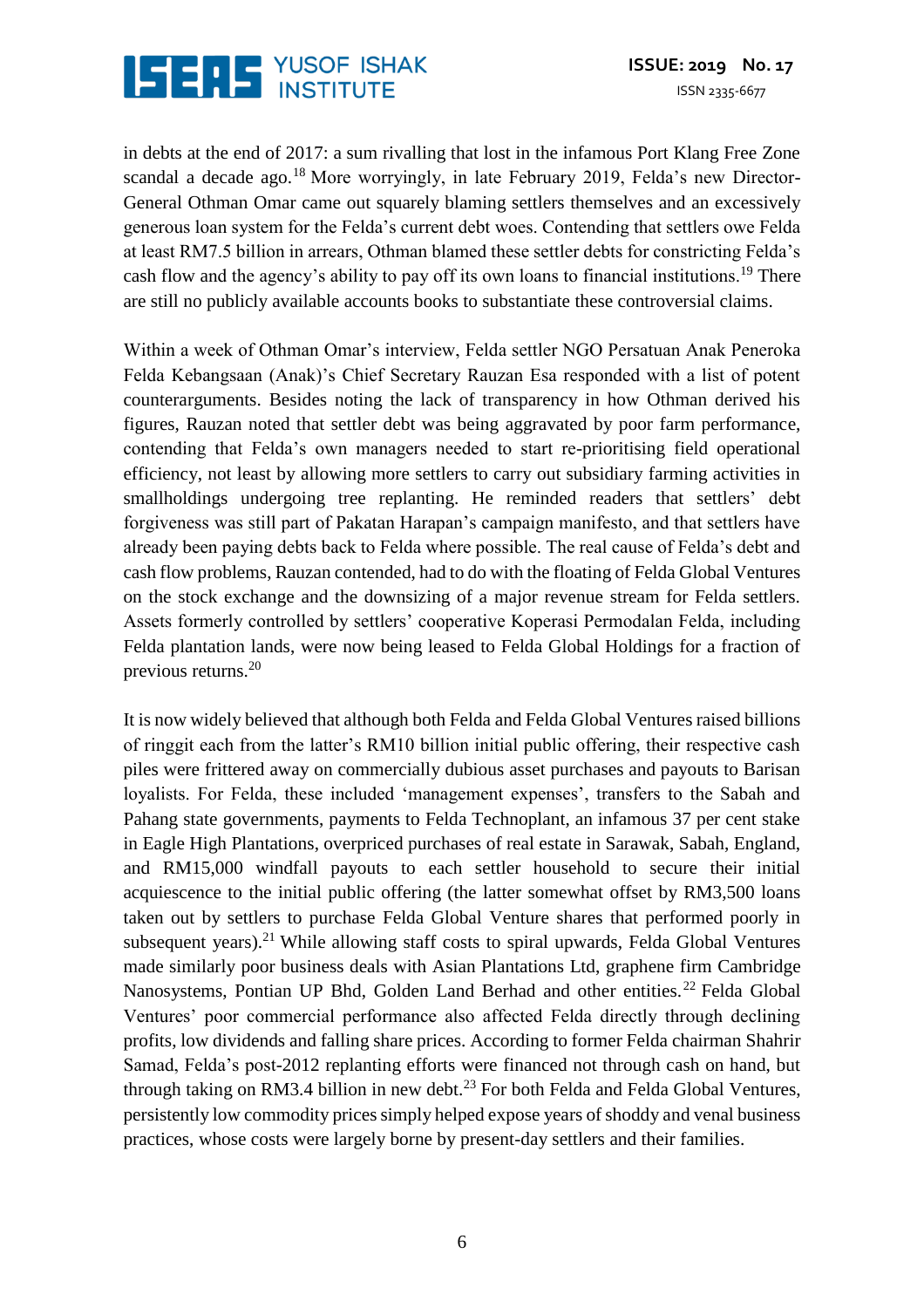

Anak representatives have recently tried to shift Putrajaya's stance on the upcoming Felda White Paper, asking the authorities to consider enabling Felda to buy back estate lands and palm oil processing factories from Felda Global Ventures (now renamed FGV Holdings Berhad), for a possible sum of about RM2.5 billion.<sup>24</sup> There are also strong grounds to question the legality of Felda's 99-year plantation land lease arrangement with FGV, since it appears to violate the Group Settlement Act of 1960's stipulations that Felda land can only be owned either by settlers or a settlers' cooperative managed by Felda.<sup>25</sup> Azmin Ali thus far has responded to Anak's proposal cautiously, only commenting that much would depend on projected purchase costs, the presence of renegotiation/termination clauses in the agreements, and the willingness of FGV's leadership and shareholders to undertake the asset transfer.<sup>26</sup> As noted earlier, put together, Felda and Koperasi Permodalan Felda are currently FGV's largest shareholders (38.8 per cent), while FGV's other major institutional investors hold significant but smaller shares (roughly 26 per cent in total). Even if members of the latter group were amenable, the prospect of a government-funded transfer seems unlikely. Recent rumours that FGV would be taken private (and presumably stripped of assets for Felda's benefit) have dissipated; instead, FGV's new management team appears bent on restoring the group's commercial credibility as a leading palm oil producer, arguing that FGV's return to profitability would also benefit Felda through existing institutional arrangements. $27$ 

#### **FINAL REMARKS**

The imminent tabling of the Felda White Paper is likely to be a key moment in a much longer history of jockeying for political influence within Malaysia. The previous four decades saw Felda gradually shift from its focus on providing comfortable rural livelihoods for (mostly Malay) villagers to enabling the corporate enrichment of politically-favoured elites. As a public institution tasked with protecting the welfare of a valuable Malay interest group, Felda held out for longer than many other state agencies, but eventually succumbed to similar political forces during the Najib Razak period.

The White Paper will provide a strong indication of the extent to which Pakatan under Mahathir is willing and able to do two things: (1) arrest the state-backed transfer of accumulated assets from Malaysian working/middle-classes to favoured elites; and (2) reverse the gradual impoverishment of one of Malaysia's previously most-favoured rural social groupings. How Pakatan tries to resolve the tension between helping settlers become more financially independent in the longer term while securing their political support is difficult to foresee. But some form of livelihood diversification, agricultural or otherwise, is an obvious way to go. With massive overhanging federal public debt and other political constituencies jockeying for favour, the PH-led government will be hard pressed to find a solution that will please many Felda settlers without raising unreasonably high expectations amongst other debt-burdened constituencies in Malaysia.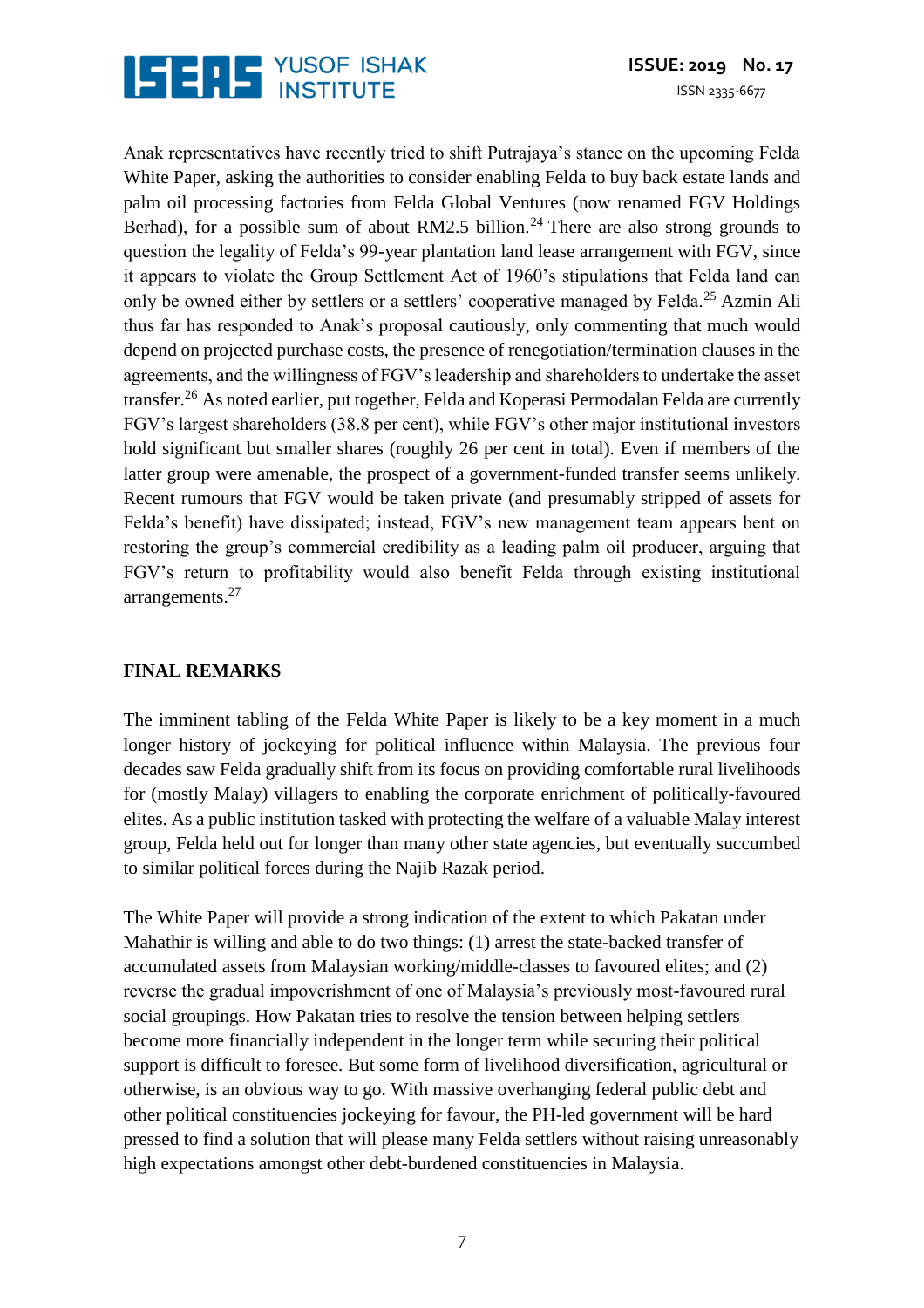

[<https://www.iseas.edu.sg/images/pdf/ISEAS\\_Perspective\\_2018\\_26@50.pdf>](https://www.iseas.edu.sg/images/pdf/ISEAS_Perspective_2018_26@50.pdf) (accessed 5 September 2018).

4 Ibid.

<u>.</u>

<sup>5</sup> Geoffrey K. Pakiam. "BN's FELDA Vote Bank Running on Borrowing Time". ISEAS Commentary 2018/64, 15 May 2018 [<https://iseas.edu.sg/medias/commentaries/item/7594-bns](https://iseas.edu.sg/medias/commentaries/item/7594-bns-felda-vote-bank-running-on-borrowed-time-by-geoffrey-k-pakiam)[felda-vote-bank-running-on-borrowed-time-by-geoffrey-k-pakiam>](https://iseas.edu.sg/medias/commentaries/item/7594-bns-felda-vote-bank-running-on-borrowed-time-by-geoffrey-k-pakiam) (accessed 11 March 2019); Khor Yu Leng. "Commodity Pressures, Rural Voters and Tropical Trumps". *The Edge Malaysia,*  17 December 2018, p. 65.

<sup>6</sup> Serina Rahman. "Was It a Malay Tsunami? Deconstructing the Malay Vote in Malaysia's 2018 Election". *The Round Table: Commonwealth Journal of International Affairs* 107, no. 6 (2018): 669-82.

<sup>7</sup> Nadirah H. Rodzi. "PH Moves as Umno Loses Support in Fortress Felda". *The Straits Times*, 16 September 2018.

<sup>8</sup> Khor Yu Leng. "Commodity Pressures", p. 65.

<sup>9</sup> Khor Yu Leng. *High Carbon Stock Consulting Study 12: The Felda Case Study*. Oxford: LMC International, 2015, pp. 30, 65.

 $10$  Ibid., pp. 27-8.

 $11$  Ibid., pp. 30, 43, 45.

<sup>12</sup> Ibid., pp. 33, 60.

<sup>13</sup> Ahmad Naqib Idris. "Settlers Feeling the Heat of Felda's Financial Mismanagement". *The Edge Markets*, 24 Dec 2018.

<sup>14</sup> Wong Ee Lin and Amir Ridzwan. "Settlers Propose RM350 Floor Price for Palm Oil". *The Edge Financial Daily*, 12 Dec 2018.

<sup>15</sup> Abnor Hamizam Abd Manap. "Felda Settlers Want FTP to be Closed". *The New Straits Times*, 3 December 2018.

<sup>16</sup> *Malay Mail*. "Felda Says Has Furnished Settlers With Debt Statements Since Dec 2016". 13 September 2018; Wong Ee Lin and Amir Ridzwan. "Settlers Propose RM350 Floor Price for Palm Oil". *The Edge Financial Daily*, 12 Dec 2018.

<sup>17</sup> Chester Tay. "Felda Cash Flow in Critical Situation, says Azmin". *The Edge Markets*, 15 October 2018.

<sup>18</sup> Shannon Teoh. "White Paper on Felda's woes due in Parliament". *The Straits Times*, 9 March 2019; Azim Idris Hybrid. "Malaysia's PKFZ: A Look into the Multi-Billion Dollar Scandal with No Culprits". *Asian Correspondent*, 17 May 2017.

<sup>19</sup> Ooi Tee Ching. "What Felda Settlers Need is a Hand Up, Not Handouts". *The New Straits Times*, 25 February 2019.

<sup>20</sup> Rauzan Esa. "Pemulihan FELDA Perlu dari Lapangan". *Berita Harian*, 2 March 2019.

<sup>21</sup> Shannon Teoh. "White Paper"; Khor Yu Leng. "The Felda Quarrel and Its National Ramifications". *ISEAS Perspective* 51/2017, 12 July 2017

[<https://www.iseas.edu.sg/images/pdf/ISEAS\\_Perspective\\_2017\\_51.pdf>](https://www.iseas.edu.sg/images/pdf/ISEAS_Perspective_2017_51.pdf) (accessed 19 March 2019).

 $^{22}$  Rosli Yaacob. "Should FELDA be Turned into a Social Enterprise?" Paper presented at ISEAS –Yusof Ishak Institute, 16 November 2018; Jose Barrock. "FGV's acquisitions were no better". *The Edge Malaysia*, 1 November 2018.

<sup>23</sup> Shannon Teoh. "White Paper".

<sup>24</sup> *Bernama*. "'Anak' Urges Govt to Reclaim Felda Assets from FGV". 6 March 2019.

<sup>25</sup> Rosli Yaacob. "Social Enterprise".

<sup>&</sup>lt;sup>1</sup> I would like to thank Ooi Kee Beng, Francis E. Hutchinson, Lee Hwok Aun and members of the Perspective editorial committee for their feedback on an earlier draft. The usual caveats apply. <sup>2</sup> *MarketScreener.* "FGV Holdings Bhd (FGVH): Shareholders".

[<sup>&</sup>lt;https://www.marketscreener.com/FGV-HOLDINGS-BHD-12684655/company/](https://www.marketscreener.com/FGV-HOLDINGS-BHD-12684655/company/) > (accessed 15 March 2019).

<sup>&</sup>lt;sup>3</sup> Geoffrey K. Pakiam. "Voting Behaviour in FELDA Parliamentary Constituencies since 2004". *ISEAS Perspective* 26/2018, 26 April 2018